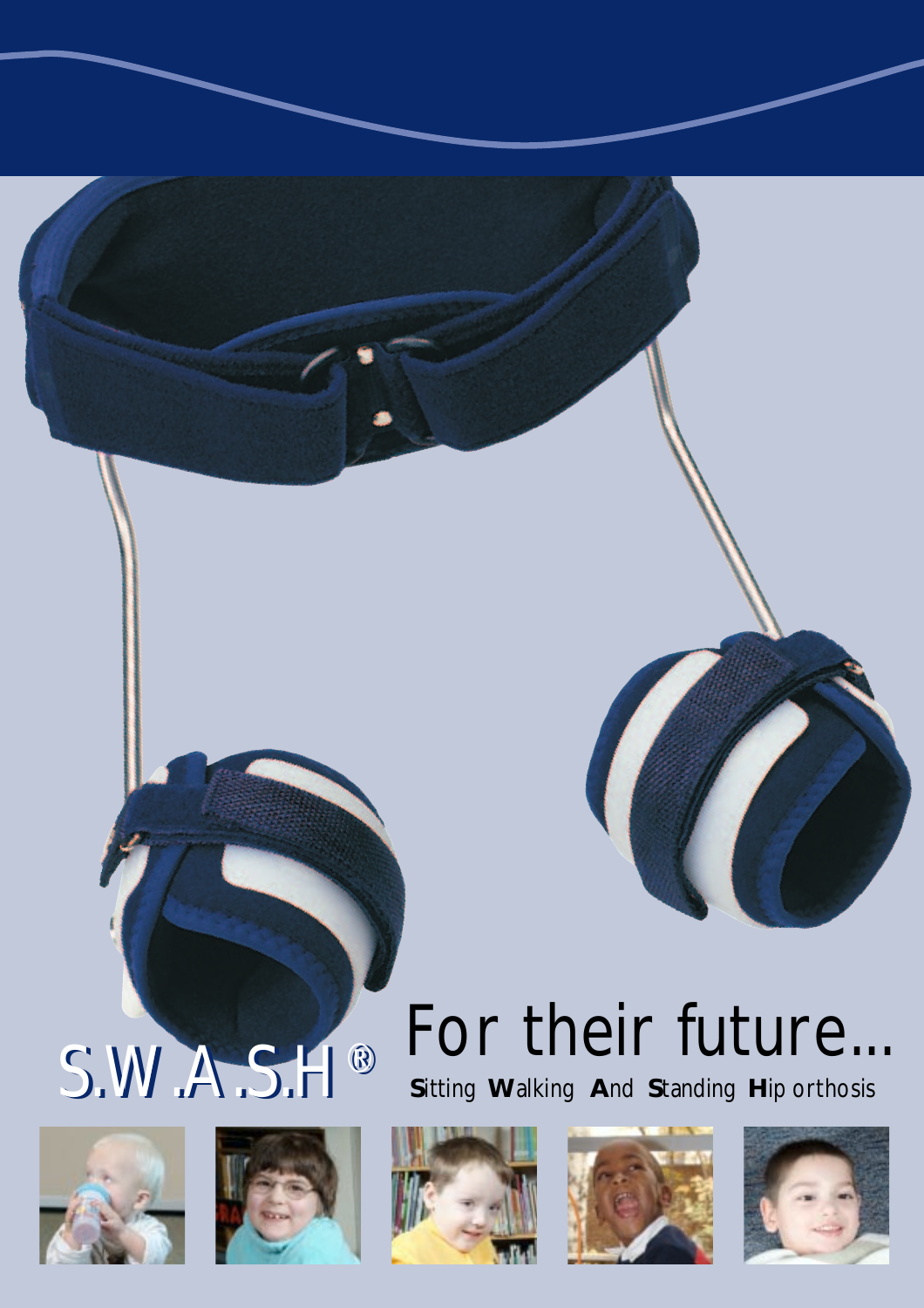

### ... and a better every day

• is a hip stabilization and sitting orthosis

#### S.W.A.S.H.®

- can offer significant benefits for the non-ambulatory child
- can work for neuromuscular disorders other than just CP
- can work for children with severe involvement as well as mild





- Plastic pelvic section extends from L2/L3 to the coccyx, providing maximum torso support for candidates with flaccidity or very limited trunk control
- Single strap fixed front closure to secure torso support
- 6 mm (size1) and 7 mm (sizes 2-4) diameter uprights
- increased posterior and side support
- proven results in several different independent studies
- "Childproof" thigh cuff closure

### Less abduction



Reduced abduction better accommodates wheelchairs with narrow seat structures and is better tolerated by children with tight adductor muscles. With a more upright posture and increased sitting stability, often the hands will now be free for activities instead of balance.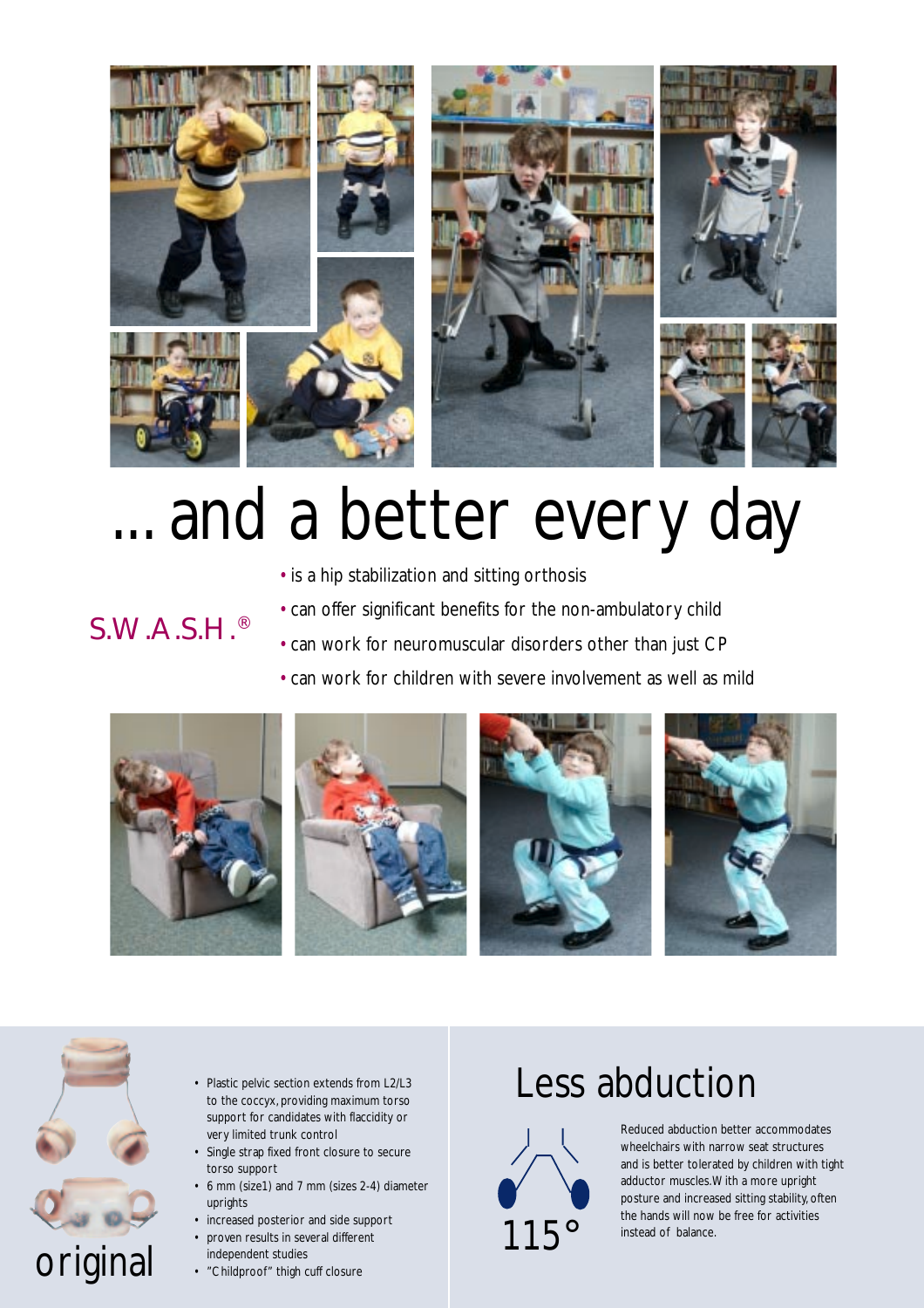









- can work on infants and older kids
- does not interfere with kids ability to play
- does not interfere with most walkers, wheelchairs, or even standing frames











### More abduction

Increased abduction offers maximum opportunity for muscle lengthening in the sitting position, and is also recommended when there is need to influence the trunk toward more spinal extension. With a more upright posture and increased sitting stability, often the hands will now be free for activities instead of balance. 123°





- Malleable spring steel "iliac roll" that rests over the pelvis and is secured in position by attaching to a small plastic reinforced abdominal pad
- Double strap front closure allows symmetrical application
- 8 mm diameter uprights in all sizes - extra strong for extra high tone
- Interchangable thigh cuff sizes
- Simplified thigh cuff closure for easy application and removal
- Contoured posterior joints reduce interference with posterior walkers and other standing/walking/sitting aids